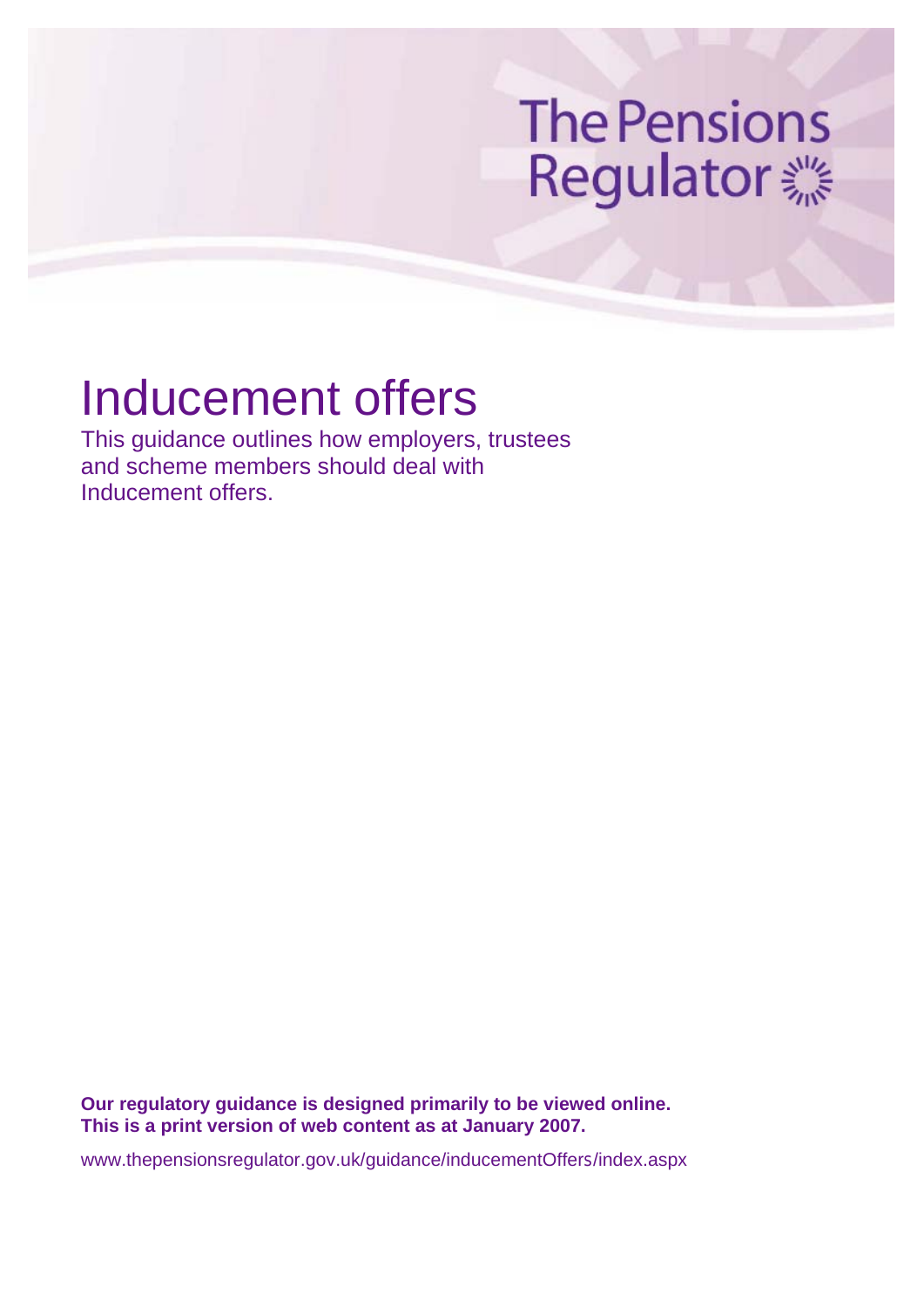## **Key points**

- An inducement is where an employer offers scheme members a financial inducement to transfer out of a defined benefit (DB) occupational pension scheme or to accept a reduction in benefits.
- This guidance is for trustees, scheme members, managers of DB schemes and employers who sponsor DB schemes. It will also be of interest to independent financial advisers who offer advice in the area of transfers to and from DB schemes.
- Trustees and employers must give scheme members full and proper information so that members fully understand the implications of transferring out of a DB scheme.
- Trustees should consider carefully and apply a high level of scrutiny to all inducement offers.

## **Contents.**

**Introduction** The employer's perspective. The trustees' perspective. The member's perspective.

Important considerations.

How to deal with inducement offers.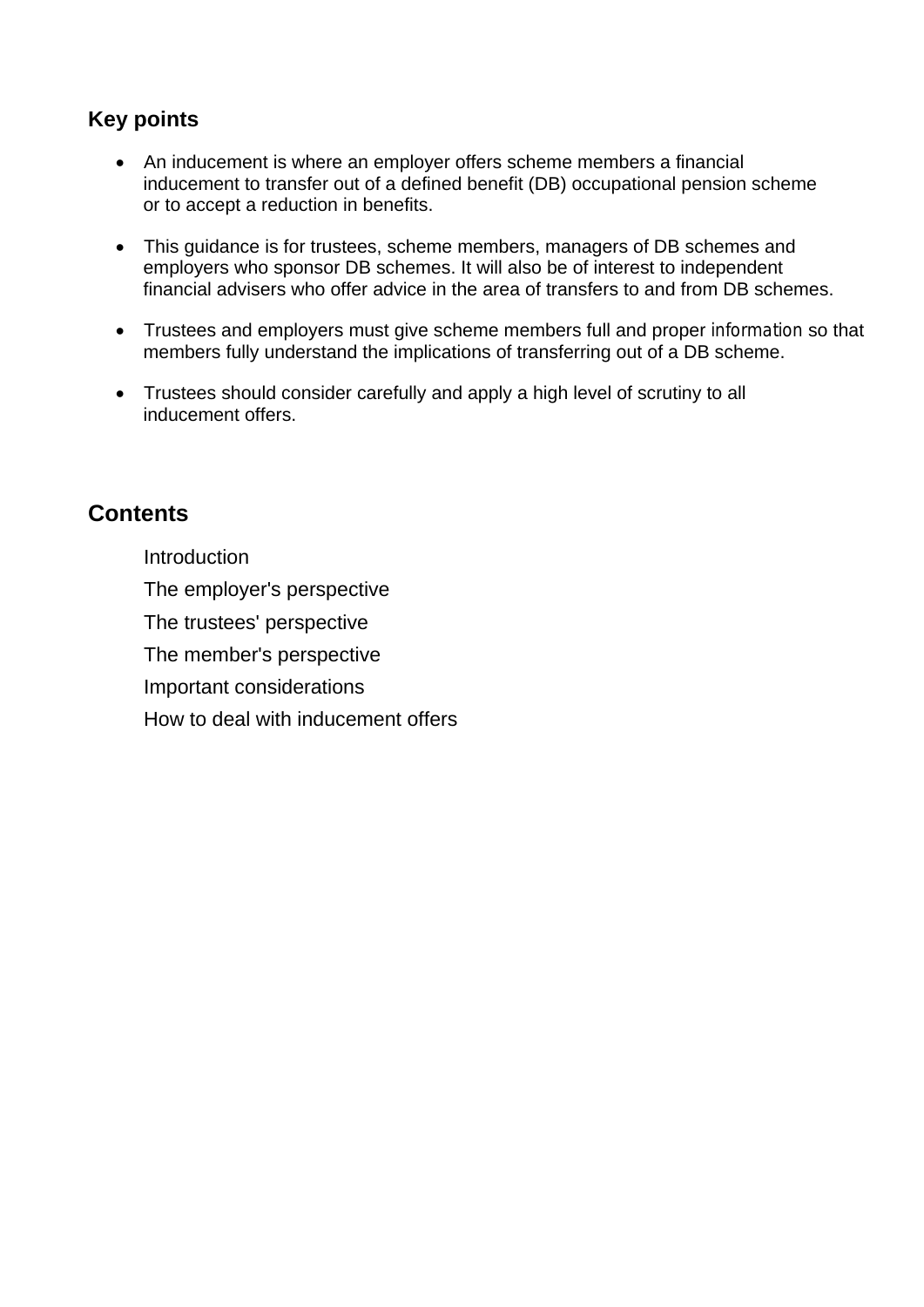### **Introduction**

This guidance relates to inducements or incentives (both referred to as inducements in this guidance) that are sometimes offered by employers to members of DB schemes to persuade them to give up accrued benefits in a DB scheme.

Inducement offers to scheme members tend to be monetary and usually involve:

- an enhancement to a transfer value; or
- a direct cash payment to the member; or
- both of the above.

The Pensions Regulator takes an interest in such inducements because one of our main statutory objectives is to protect members' benefits.

We recognise that employers may have business and commercial reasons for offering inducements to encourage members to transfer out of DB schemes, or to consent to rule changes reducing benefits (such as removing non-statutory post-retirement pension increases), and that such practices do not contravene current legislation. Employers should note, however, the Pensions Regulator's powers to issue contribution notices and financial support directions and should also consider our documents on clearance statements and abandonment.

However, we also recognise that inducement offers create risks for members and issues for trustees.

This guidance, therefore, looks at inducement offers from the perspective of the employer, the trustees and the scheme members, and sets out our recommendations on how to deal with them.

#### **The employer's perspective**

Where an employer wants to offer an inducement to try to persuade members to transfer out of its DB scheme, it is generally because the employer believes that the cost of the cash equivalent transfer value plus the inducement is less than the retained liability and/or associated costs in managing that liability. In other words the employer believes that the inducement represents a financial saving to it.

Similarly, where the inducement offer is made to a member in return for agreement to give up nonstatutory post-retirement pension increases under a DB scheme in return for a cash payment from the employer, the employer is generally making the offer because this represents a financial saving to it.

Other motivating factors can include avoiding volatility in future contributions (rather than absolute costs), administrative cost savings, and achieving changes in scheme design.

#### **The trustees' perspective**

For trustees, issues raised by inducement offers relate to trust law (s67 of the Pensions Act 1995) and the Data Protection Act.

Trustees' fiduciary responsibility to act in the best interests of scheme members under trust law might cause them to question or challenge the appropriateness of an inducement offer, when they become aware that the employer is contemplating that kind of exercise.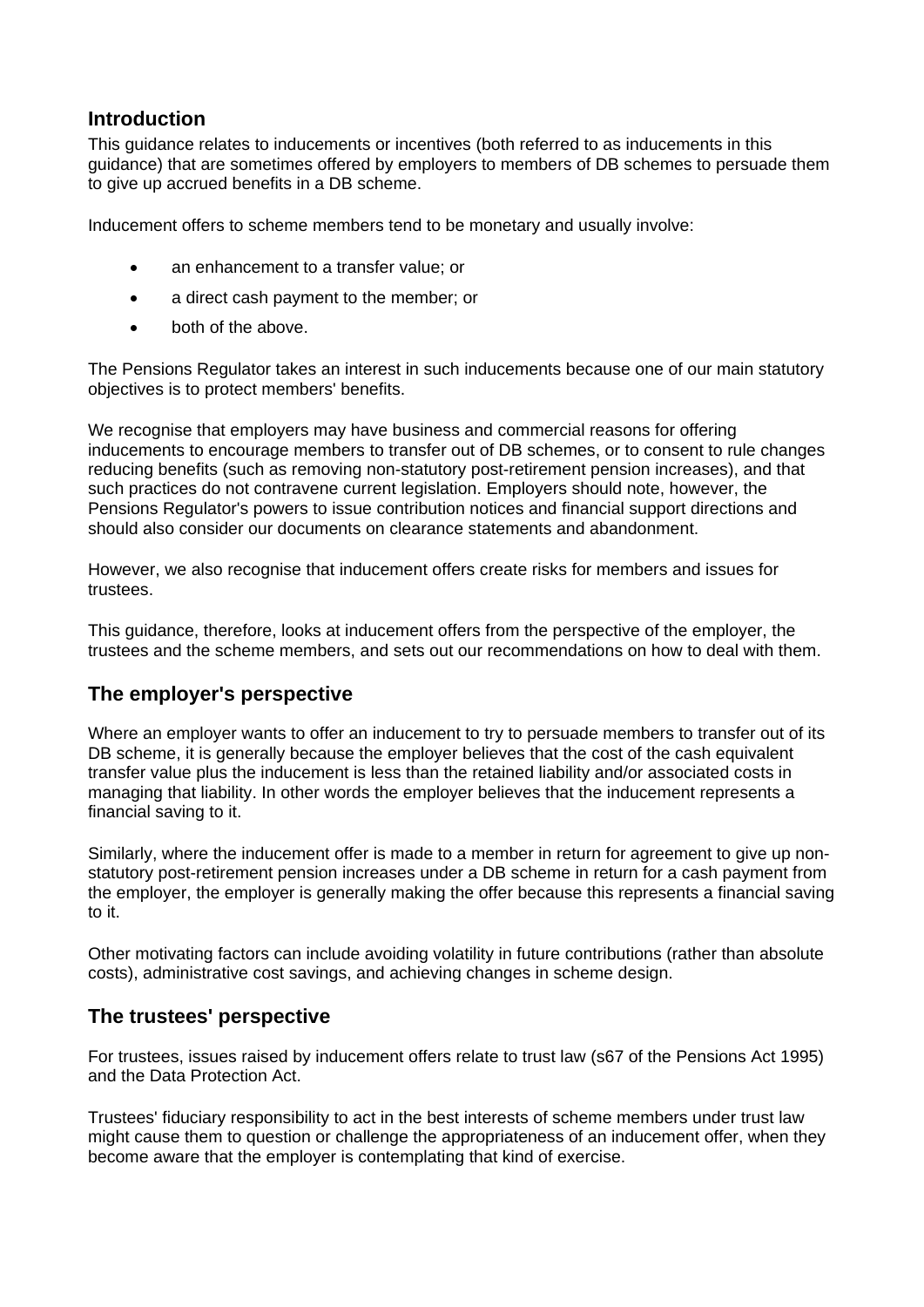Trustees will be aware that members face a complicated financial decision and it is important to ensure that members are given all the information they might reasonably need to be able to make an informed choice.

#### **Modification of scheme rules**

There may also be protections under scheme rules and s67 of the Pensions Act 1995 for the trustees to take into consideration. When the inducement offer is made to a member who is being asked to give up an entitlement to certain accrued benefits through a modification of scheme rules, the trustees must ensure that the provisions of s67 are complied with (in particular s67E - the trustee approval requirement, and the informed consent requirements).

#### **Data protection**

It is likely that, before an employer is able to approach deferred members with an inducement offer, the employer will need to obtain contact details from the trustees and details of members' benefits.

The Data Protection Act will be relevant here as the trustees will need to consider whether they should make those details available to the employer.

The trustees should ask why the employer is asking them to release that information and on becoming aware of an inducement exercise they should also ask to see details of the proposed inducement offer. The trustees should then be able to form their own view about whether the offer represents good value and whether or not they will co-operate with the employer.

The trustees therefore might want to take their own legal and financial advice about the merits of a particular inducement offer and the trustees' exposure to legal liability before providing information to an employer which may help the employer to go ahead with an inducement offer.

#### **Independent financial advice**

Trustees should also ensure that where an offer does go ahead members are made aware of the importance of taking independent financial advice. And trustees should check that that message comes out strongly in the employer's inducement offer. Where the employer has not offered to meet the cost of this advice, trustees may want to seek to persuade the employer to do so, but in a way that does not compromise the independence of that advice.

Where, after the event, the trustees become aware that an employer has made an inducement offer and the trustees take the view that the inducement offer may not be in the best interests of members, the trustees should think seriously about issuing their own announcement to those members to whom the offer was made to highlight the risks for those members.

#### **The member's perspective**

A member who is offered an inducement to either transfer out of a scheme, or agree a rule change leading to a reduction in benefits, can be faced with a complicated financial decision.

For example, in the case of an inducement to transfer, the member will probably need to consider:

- whether the transfer value that he or she is offered represents good value for their DB scheme benefits;
- the type and likely amount of benefits the transfer value will secure under the scheme to which it is paid and the likelihood of those benefits being provided; and
- the value to the member of the cash inducement.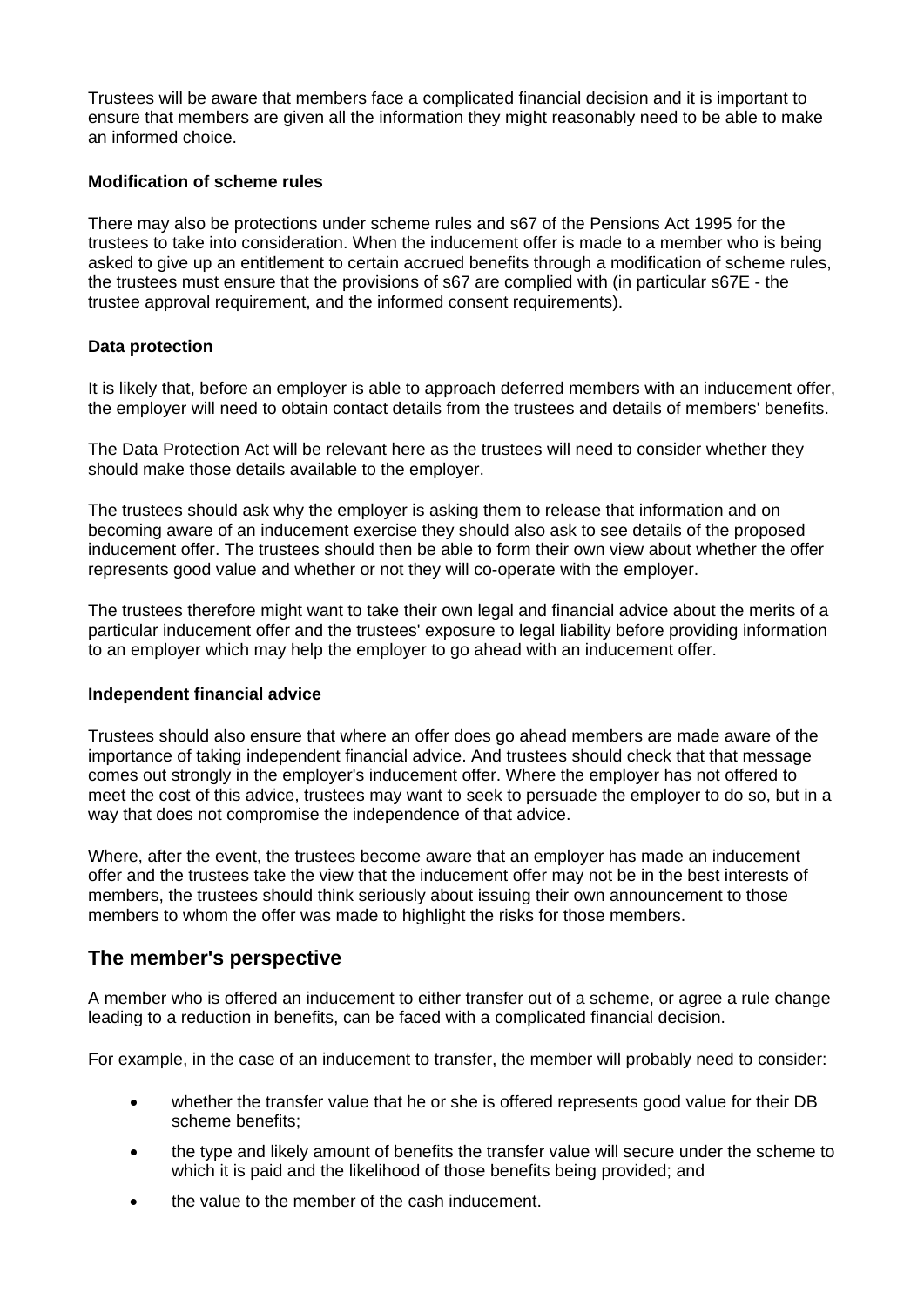In the case of an inducement to accept a reduction in benefits, the member will need to consider the cash inducement offer compared to the value of the benefits given up.

#### **Risk**

The member's attitude to risk will also be an important consideration. Where the inducement is to transfer, the member may often be faced with a choice where the proposed transfer is from a DB scheme to a defined contribution (DC) scheme (also known as money purchase).

Benefits housed under a DB scheme enjoy the protection afforded by the strength of the employer's financial covenant, the employer debt legislation and regulations made under that, and the Pension Protection Fund. That protection would fall away under a DC scheme.

A member contemplating an inducement offer may therefore also be faced with a decision about moving from a low-risk environment where much of the risk associated with investment is borne by the employer, to a high-risk environment where the member bears all of the risk.

A member therefore has to take an overall view about the value of any inducement offer and about the financial risks involved.

#### **Independent financial advice**

A member might also want to consider what the State scheme and the social security system might provide and factor that into their decision making. Given the complexity, we strongly recommend the member taking independent financial advice.

The tax treatment of an inducement payment may also be a consideration for the member. Again, an independent financial adviser may be able to help.

#### **Important considerations**

The Pensions Regulator would be concerned to see members disadvantaged by inducement-led transfers out of DB schemes or benefit reductions.

Nevertheless, we want scheme members to retain responsibility for their own financial decisions where those decisions impact their DB scheme benefits.

It is important, therefore, that members are given enough information to be able to make an informed choice about an inducement-led activity.

The pensions community should consider the following carefully when inducement offers are proposed.

#### **1. Trust law and data protection**

Employers are likely to need to approach the scheme trustees to obtain members' names, addresses, details of the accrued benefit entitlements, cash equivalent transfer values and other personal information.

Trustees should think carefully about their fiduciary responsibilities before deciding whether or not they think it would be in the interests of members to assist an employer in offering inducements.

Trustees should also be mindful of the data protection legislation and be satisfied that they would not be breaching that legislation if they were to release any personal information about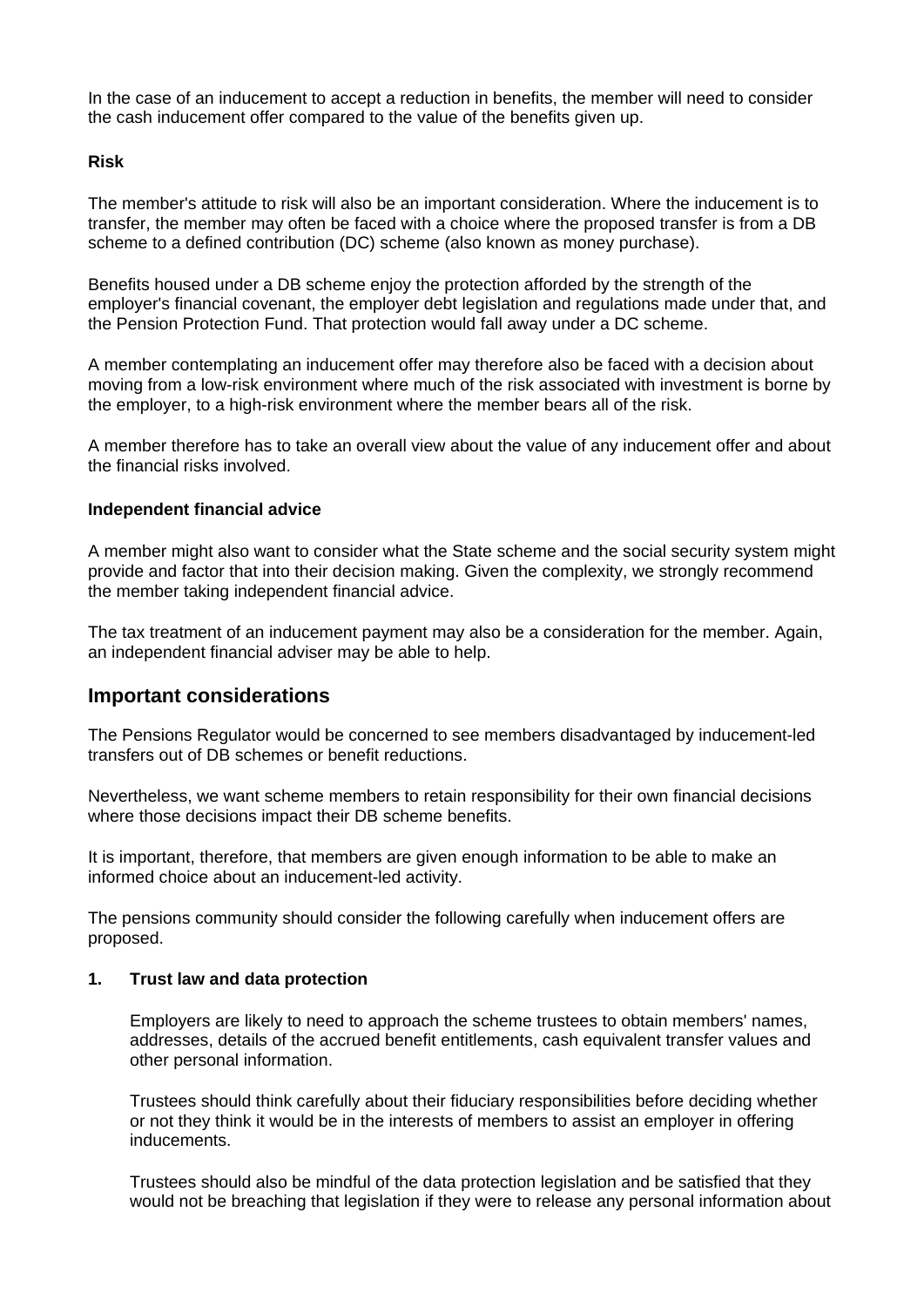members for this purpose. These are both areas where the trustees might consider taking appropriate advice.

#### **2. Scheme funding**.

DB schemes are progressively moving to the scheme funding regime of the Pensions Act 2004, with all schemes needing to have completed their first valuation by the end of 2009. Under the new regime, schemes are required to establish a prudent reserve for accrued benefits, and if not already funded to that level, to have a plan in place to get there within a limited period.

Where a transfer inducement is being offered and the scheme is in deficit, the offer should say when the trustees expect the scheme to be in a position to offer full, unreduced, cash equivalent transfer values, and the amount of the reduction.

The information the trustees provide for the employer must state if a transfer value has been reduced because of underfunding, giving an estimate of the date by when an unreduced transfer value would be available.

Further, if an employer is designing an inducement offer in a way that would mean the transfer value the scheme pays is greater than it would have paid if there had been no inducement (that is, it is more than the cash equivalent), then there could be an immediate reduction in the security of the benefits of the remaining members. This could then give rise to additional scheme funding considerations for the employer and the trustees, particularly if the scheme does not satisfy the statutory funding objective. However, it would be unusual for trustees to agree to pay an enhanced transfer value if there is no associated payment into the DB scheme from the employer.

#### **3. Communications and independent financial advice**.

Where an employer proceeds with an inducement offer, the offer should be clearly expressed. It should:

- explain the nature of the benefits being given up in exchange for the inducement. In particular, where inducement-led reductions in pension increases are involved, it should explain the potential loss in inflation protection;
- explain, where a transfer out of a DB scheme is involved, that the scheme which accepts the transfer value may not provide the same level of benefits;
- explain, where a transfer out of a DB scheme is involved, the risks inherent in and the guarantees offered by the member's DB scheme. This should cover the risk of employer insolvency, the protection afforded by scheme wind-up legislation and the Pension Protection Fund (PPF). It would also be helpful if members were given an indication of the likely cost of replicating the PPF level of benefits;
- explain, where a rule change leading to a reduction of benefits is involved, the likely cost of making good the lost benefit;
- explain that there may also be tax implications for the member if he or she accepts an inducement payment;
- recommend that the member takes independent financial advice before making any decision about the possible transfer-out of his or her benefits from the DB scheme;
- specify the amount of the inducement being offered to the particular member concerned;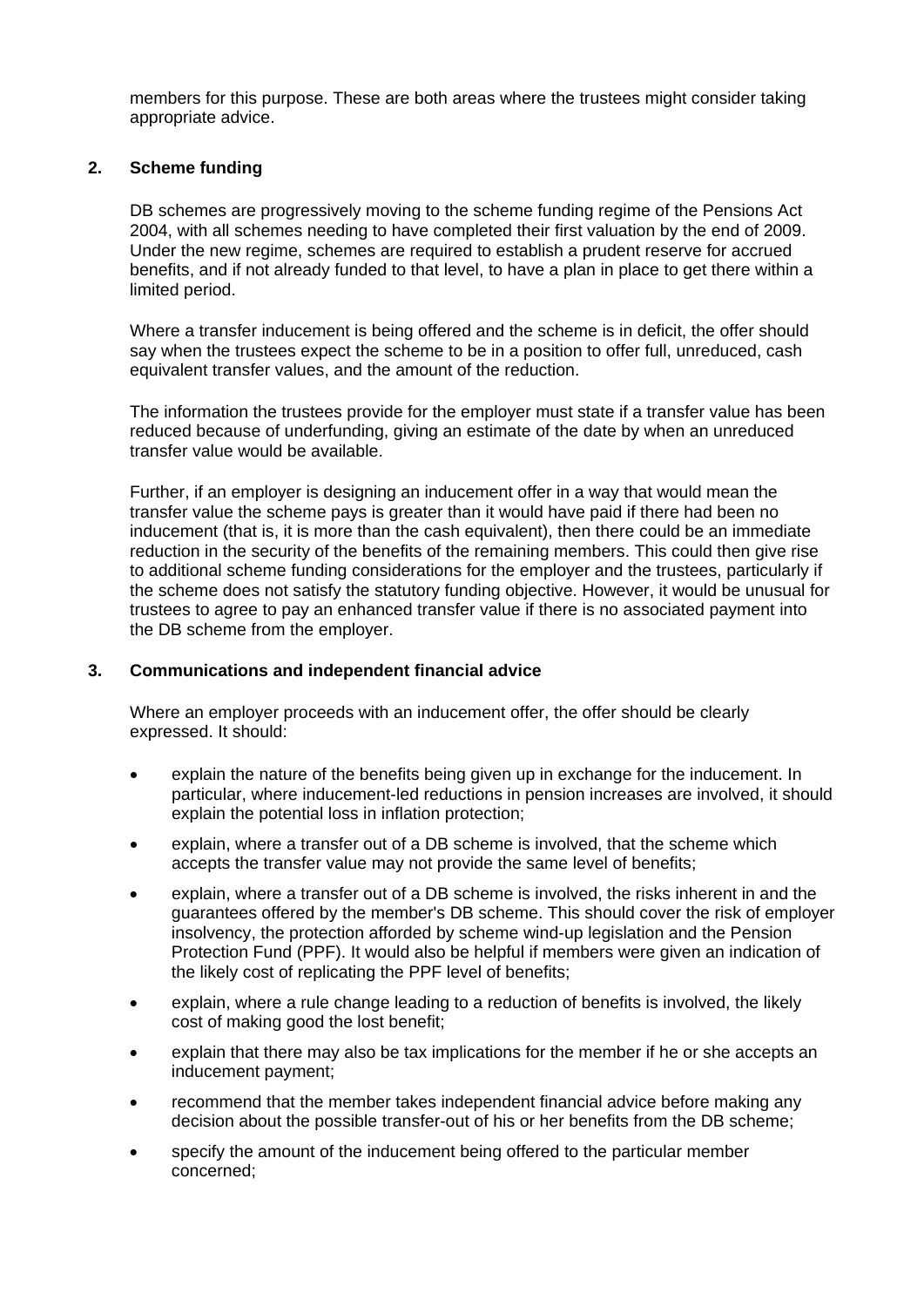- say whether the inducement is a cash payment (and if so how and when it will be paid), an increase to the transfer value that would otherwise be paid by the scheme, or a combination of these, and if the member is able to pick and choose from these options;
- say if the amount of the inducement is affected by any member choice (for example, if the member chooses to accept a cash inducement instead of an enhancement to the transfer value);
- say how long the offer will be open;
- say why the employer is making the offer. It would be helpful if the impact that acceptance would have on the employer's accounts could be quantified in relation to the particular member concerned; and
- make clear that the member does not have to accept the offer and that the member may retain his or her benefit entitlement under the scheme. The communication to the member might also usefully mention that there is very little consumer protection available to the member under the law with this type of financial transaction.

#### **How to deal with inducement offers**

#### **Employers**

Whenever an employer is contemplating an exercise to offer an inducement to members then, in addition to any separate messages of its own, its communications to members should include the key messages outlined in 'Communications and independent financial advice'.

#### **Trustees**

Whenever the trustees of a DB scheme become aware that the employer is contemplating, or has begun, an exercise to offer an inducement to members, the trustees should check the employer's communications material for the key messages described in 'Communications and independent financial advice'.

If any of the key messages are missing the trustees should point this out to the employer. Trustees should also consider issuing their own communication to members to ensure the key messages do reach members who are then able to make a more informed decision.

Trustees do, however, need to take care that they do not find themselves giving financial advice to members if they are not authorised to do so.

Trustees have a fiduciary responsibility to act in the best interests of scheme members under trust law and they should consider if that causes them to question or challenge the appropriateness of an inducement offer. For example, trustees should also consider the impact of the use of employer resources in this way on the funding plan relative to improving the funding of the DB scheme directly.

Trustees should also bear in mind the data protection aspects before they agree to release members' personal information to an employer for use in an inducement exercise. Again, trustees might find it helpful to take their own legal advice.

#### **Members**

In all communications about transfers or benefit reduction exercises members should be reminded about the importance of taking independent financial advice. This is particularly important when an inducement offer is involved.